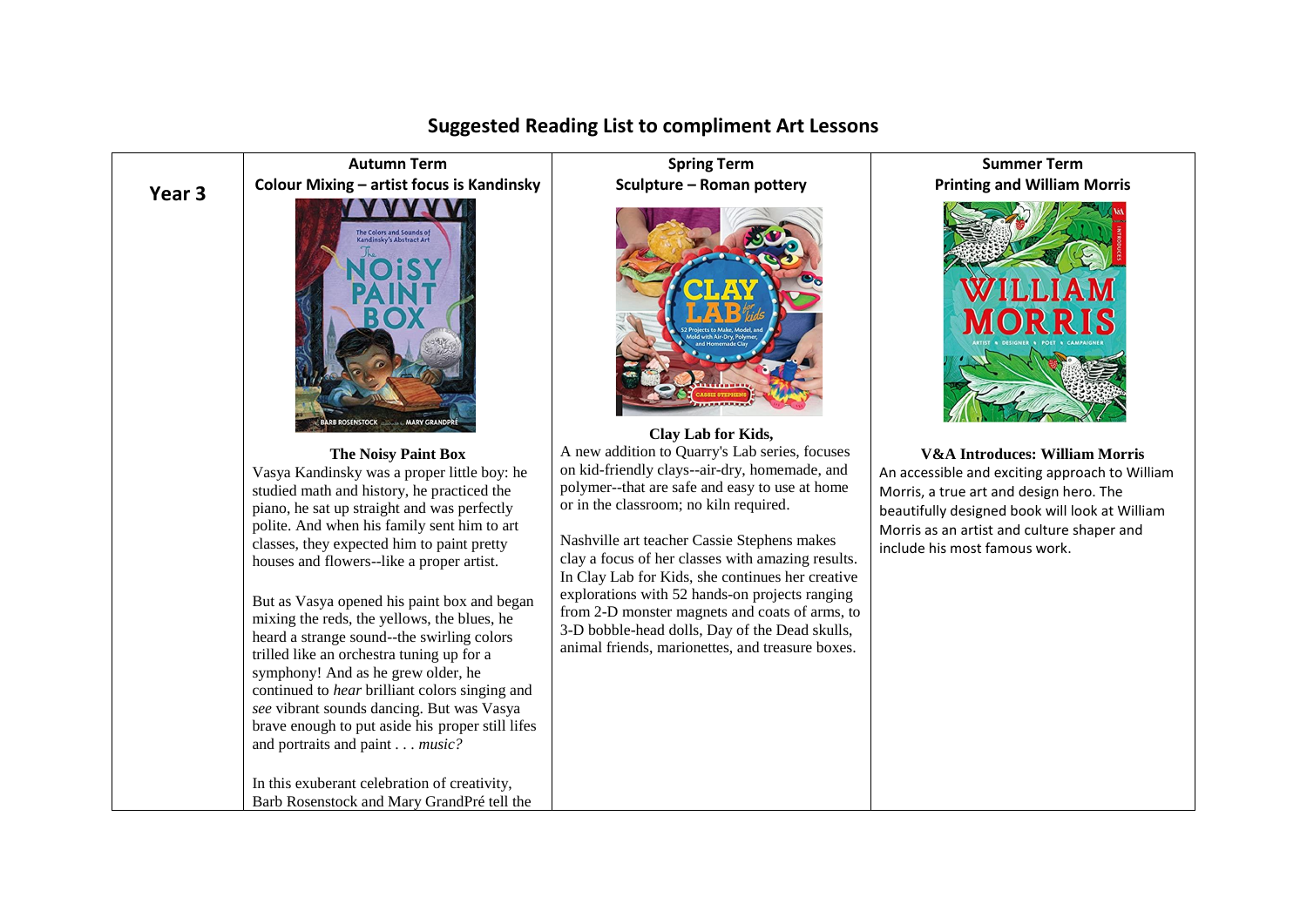|        | fascinating story of Vasily Kandinsky, one of<br>the very first painters of abstract art.<br>Throughout his life, Kandinsky experienced<br>colors as sounds, and sounds as colors--and<br>bold, groundbreaking works burst forth from<br>his noisy paint box. |                                                                                                                                                                                                                                                                                                                                                                                                            |                                                                                                                                                                                                                                                                                                                                                                                                                                                                                                                                                                                                                                                                                 |
|--------|---------------------------------------------------------------------------------------------------------------------------------------------------------------------------------------------------------------------------------------------------------------|------------------------------------------------------------------------------------------------------------------------------------------------------------------------------------------------------------------------------------------------------------------------------------------------------------------------------------------------------------------------------------------------------------|---------------------------------------------------------------------------------------------------------------------------------------------------------------------------------------------------------------------------------------------------------------------------------------------------------------------------------------------------------------------------------------------------------------------------------------------------------------------------------------------------------------------------------------------------------------------------------------------------------------------------------------------------------------------------------|
|        | Autumn Term - Natural sculptures                                                                                                                                                                                                                              | <b>Spring Term - watercolours</b>                                                                                                                                                                                                                                                                                                                                                                          | Summer term - Drawing                                                                                                                                                                                                                                                                                                                                                                                                                                                                                                                                                                                                                                                           |
| Year 4 | Richard Shilling & Julia Brooklyn<br><b>Land Art</b><br>for Kids<br>On the Beach                                                                                                                                                                              |                                                                                                                                                                                                                                                                                                                                                                                                            |                                                                                                                                                                                                                                                                                                                                                                                                                                                                                                                                                                                                                                                                                 |
|        |                                                                                                                                                                                                                                                               |                                                                                                                                                                                                                                                                                                                                                                                                            | <b>Zentangle for Kids</b>                                                                                                                                                                                                                                                                                                                                                                                                                                                                                                                                                                                                                                                       |
|        | i Shilling & Julia Brookly<br>Two books written by Richard Shilling an<br>Julia Brooklyn which encourage children to<br>get outside and get creative.                                                                                                         | Usbourne - Children's Book of Art<br>Discover over thirty of the world's most famous<br>pictures in this fascinating introduction to art,<br>with paintings by Van Gogh, Munch, Rousseau,<br>Klimt and more. Each page is filled with<br>fascinating facts about the artists, their lives and<br>how they created their work. Includes a<br>glossary, index and links to websites for more<br>information. | Meditative drawing has many benefits, from<br>increasing focus to relaxing a busy mind. While<br>drawing these abstract, structured patterns calms<br>the mind, it's also a ton of fun! Zentangle for<br>Kids offers a fun and accessible way for kids to<br>experience the calming and creative challenges<br>of this popular style of drawing. Children can<br>easily get started all on their own, with easy step-<br>by-step instructions that show exactly how to<br>build a drawing. Certified Zentangle Teacher<br>Beate Winkler brings several well-known artists<br>who share their favorite designs to inform and<br>inspire. This beautiful and charming entry-level |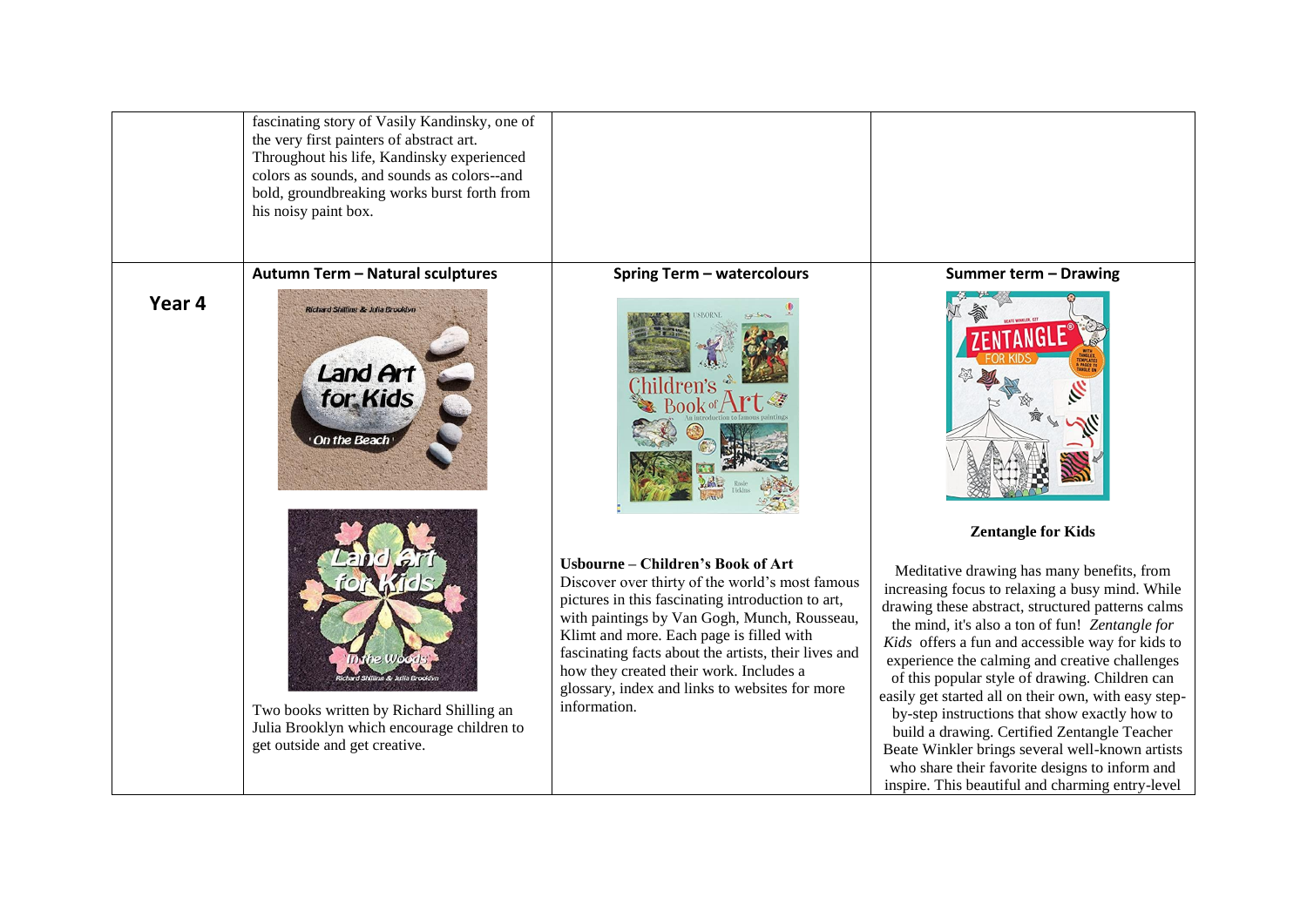|                   |                                                                                                                                                                                                                                                                                                                                                                                                                                                                                                                                                                                                  |                                                                                                                                                                                                                                                                                                                                                                                                                                                                                                                                                                                            | book is the perfect tool for children to begin their<br>exploration through the world of Zentangle.                                                                                                                                                                                                                              |
|-------------------|--------------------------------------------------------------------------------------------------------------------------------------------------------------------------------------------------------------------------------------------------------------------------------------------------------------------------------------------------------------------------------------------------------------------------------------------------------------------------------------------------------------------------------------------------------------------------------------------------|--------------------------------------------------------------------------------------------------------------------------------------------------------------------------------------------------------------------------------------------------------------------------------------------------------------------------------------------------------------------------------------------------------------------------------------------------------------------------------------------------------------------------------------------------------------------------------------------|----------------------------------------------------------------------------------------------------------------------------------------------------------------------------------------------------------------------------------------------------------------------------------------------------------------------------------|
|                   | <b>Autumn Term - Portraits</b>                                                                                                                                                                                                                                                                                                                                                                                                                                                                                                                                                                   | Spring Term - Van Gogh                                                                                                                                                                                                                                                                                                                                                                                                                                                                                                                                                                     | Summer Term - Paper machie                                                                                                                                                                                                                                                                                                       |
| Year <sub>5</sub> | <b>PORT</b><br>for kids<br>Portrait Drawing for kids - Angela Rizza<br>Anyone can take a picture—but drawing a<br>person with recognizable likeness takes<br>practice. Portrait drawing offers a completely<br>unique interpretation of your subject, and<br>Portrait Drawing for Kids gives budding<br>artists the skill set they need to draw pictures<br>of themselves, their family, and friends.<br>Broken down into simple, step-by-step<br>instructions, this book will teach you every<br>aspect of portraiture, from features of the face,<br>to capturing emotions, to techniques like | Vincents Starry Night and other Stories -<br><b>Micheal Bird</b><br>An enthralling journey through 40,000 years of<br>art, from prehistoric cave paintings right up to<br>the present day. Discover artists and their art<br>around the world, in exciting and imaginative<br>tales about artists and the way they created their<br>work.<br>Written by educator and art historian Michael<br>Bird, and illustrated by Kate Evans, the book<br>also features reproductions of the famous<br>artworks discussed, a comprehensive timeline of<br>events, and extra feature spreads on places | 3D Ar<br>Adventure<br>MAJA PITAMIC AND JILL LAIDLAW<br><b>3D Art Adventures</b><br>explores the stories and meanings behind 18<br>sculptures, ceramics, and other ground-breaking<br>masterpieces of 3-dimensional art as inspiration<br>for children to create 36 exciting and creative<br>projects. Perfect for ages 6 and up. |
|                   | shading and highlighting. This drawing for<br>kids book will help you take your artistic<br>talents to the next level-beginning with a<br>sharpened pencil.                                                                                                                                                                                                                                                                                                                                                                                                                                      | connected with art.                                                                                                                                                                                                                                                                                                                                                                                                                                                                                                                                                                        |                                                                                                                                                                                                                                                                                                                                  |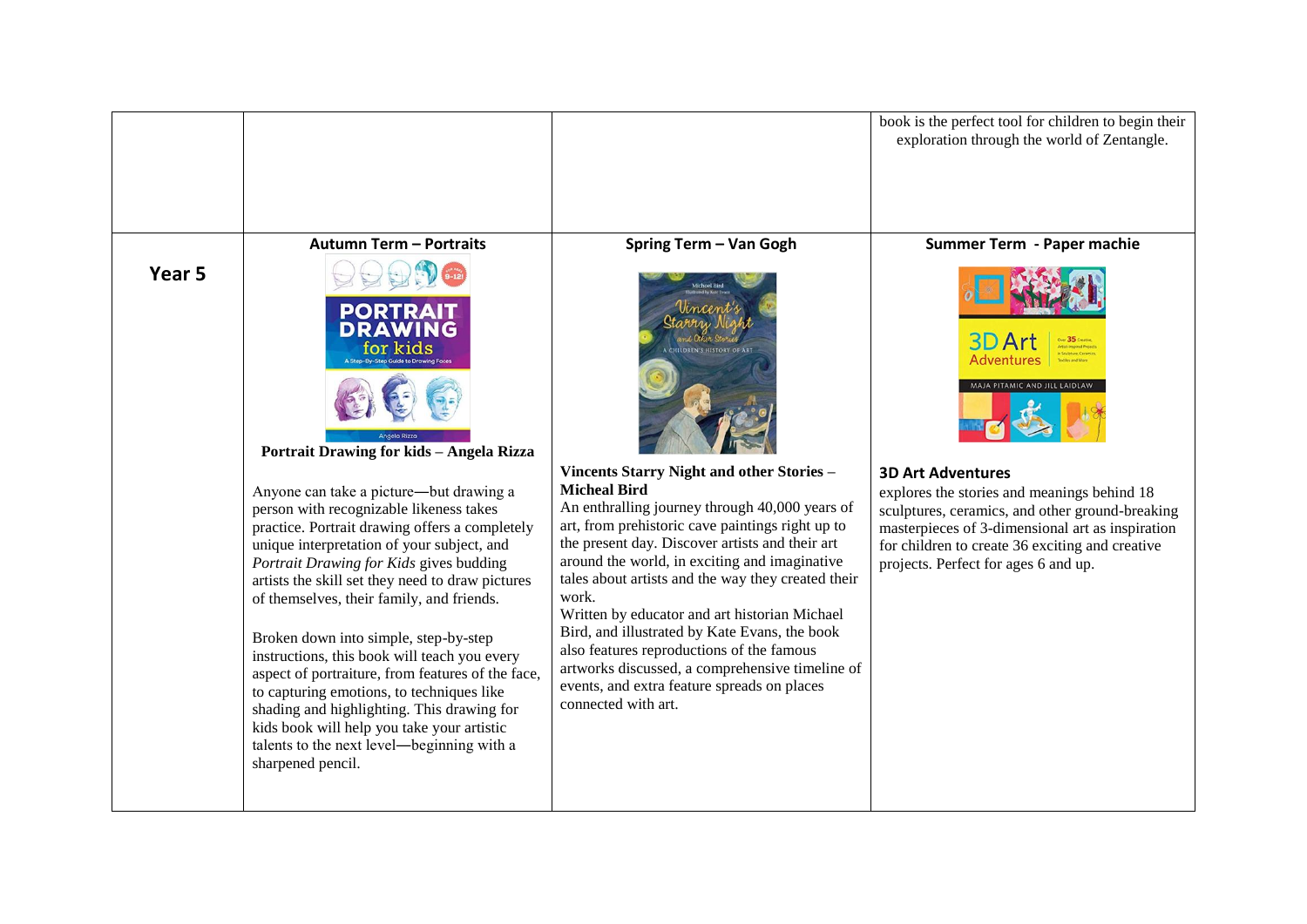